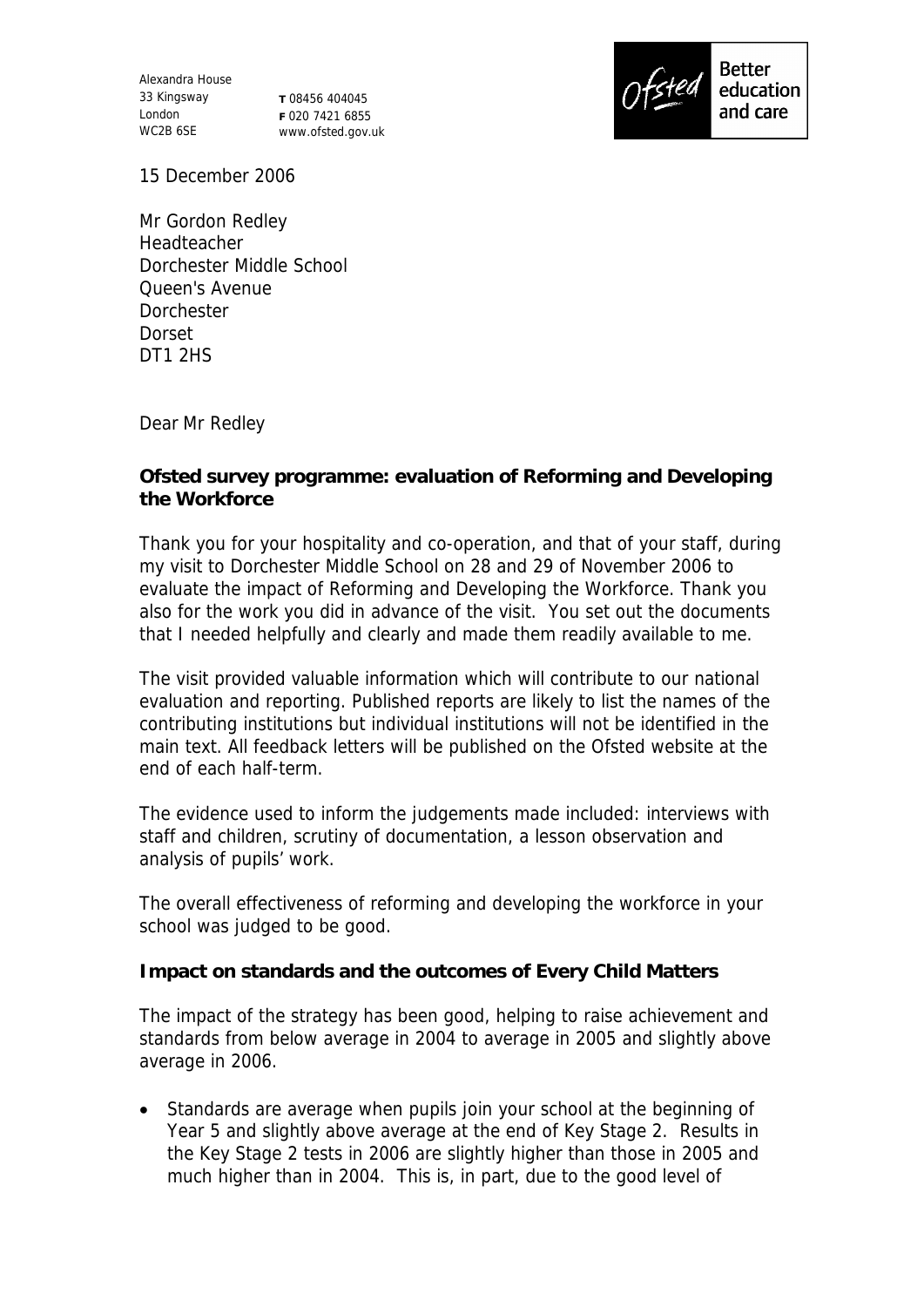support children and teachers receive from the teaching assistants. Results in mathematics and science are higher than in English.

- Pupils feel safe in the school and value the support and help they receive from their teachers and members of the wider workforce. The Year/Key Stage Assistants play a significant part in this.
- The strong and positive relationships between teachers, the wider workforce and the pupils contribute to their emotional well-being. Teachers are reinforcing this by using the time that has been saved during registration sessions (from routine administrative tasks) to increase the amount of time that they can devote to the pastoral support of pupils. The Year/Key Stage Assistants have a valuable role. Because they are not involved in teaching, they are a regular and welcome presence on corridors and outside classrooms. They can provide a first line of support for pupils when teachers and teaching assistants are fully occupied.
- Pupils' attitudes to school are very positive. They enjoy school and especially the physical education opportunities, which help to keep them healthy, and the activity days. The wider workforce has a significant role in organising and resourcing much of this provision.
- The inputs of teaching assistants with particular talents are enhancing the pupils' experience in Information and Communication Technology (ICT), technology and art. This increases pupils' enjoyment of learning as well as raising standards.

**Impact on the quality of teaching and learning**

The impact of the strategy on the quality of teaching and learning is good.

• The wide range of tasks undertaken by teachers during Planning, Preparation and Assessment (PPA) time is contributing to improvements in teaching and learning. For example, the opportunity for teachers to have guaranteed preparation time is strengthening their planning and assessment practice. Lessons include a wider range of teaching and learning strategies and better resources as a result. Pupils report that their lessons are interesting and enjoyable. Increased attention to differentiation ensures that pupils' individual needs are being met more effectively. This has contributed to the rise in results in 2006.

**Impact on the quality of curriculum**

The impact of the strategy on the quality of the curriculum is good.

• The teaching assistants have additional expertise, in teaching pupils with sight or hearing disabilities, for example, which has contributed significantly to the curricular provision for pupils with special educational needs. The teaching assistant who is providing physiotherapy for wheelchair users is enabling them to access the full curriculum whilst this takes place.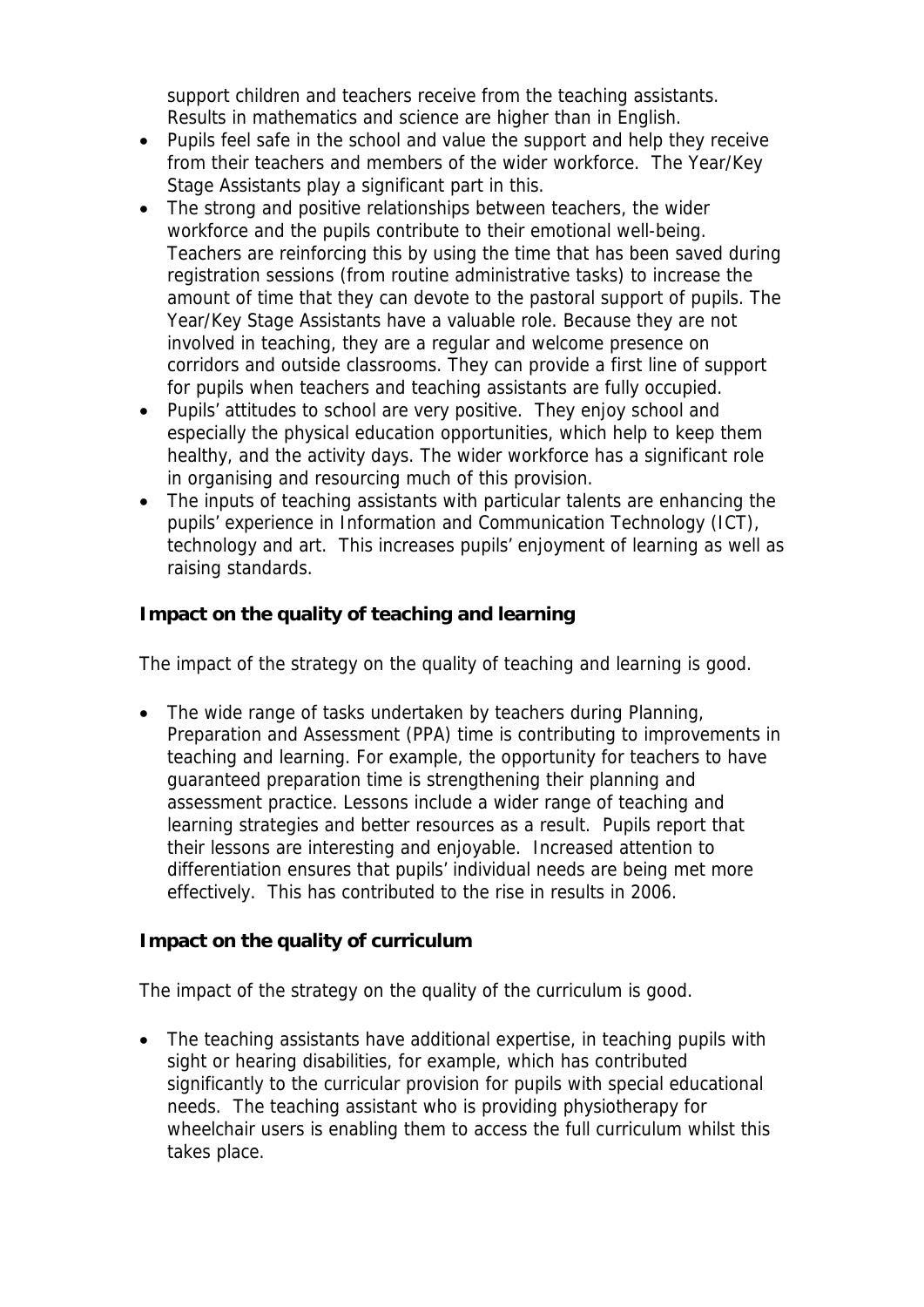- The school recognises and values the expertise of the wider workforce and is using it effectively to extend the range of extra-curricular activities. There is a good range of these and almost a quarter run with the support of teaching assistants or outside coaches. Activities such as the football coaching add significantly to children's enjoyment of school and to their achievement.
- In addition, the support of Key Stage Assistants to the programme for the Gifted and Talented pupils is increasing their enjoyment and standards. They would not be able to attend 'master classes' if it were not for the effective deployment of the wider workforce.

**Leadership and management of reforming and developing the workforce**

Leadership and management of the strategy are good.

- Senior leaders have a good understanding of and commitment to the principles of workforce reform and development.
- The school has made good progress in implementing all phases of the workload agreement and has a clear, carefully planned strategy for implementing PPA time.
- There are good arrangements to ensure that middle managers have dedicated time to fulfil their leadership and management responsibilities. The school rightly emphasises the use of this time for monitoring teaching and learning and the increased analysis of pupil performance data.
- The data manager has made a significant contribution to the effectiveness of leadership and management at all levels in the school, by providing them with the data they need to analyse pupils' progress and the effectiveness of teaching.

**Impact on training and managing a reformed workforce**

 The school has successfully developed a number of inclusive systems, for example, for the performance management and continuous professional development of all staff. Teaching assistants feel valued and some are involved in additional training, which could lead eventually to qualified teacher status. The school is actively supporting this.

## **Impact on inclusion**

The impact of the strategy on provision for inclusion is good.

- A key improvement has been in inclusion. Pupils' progress is tracked rigorously and booster groups support targeted pupils very effectively. Teaching assistants make a significant contribution to these.
- Careful consideration is given to the deployment of teaching assistants to support vulnerable children, especially those with physical disabilities. The